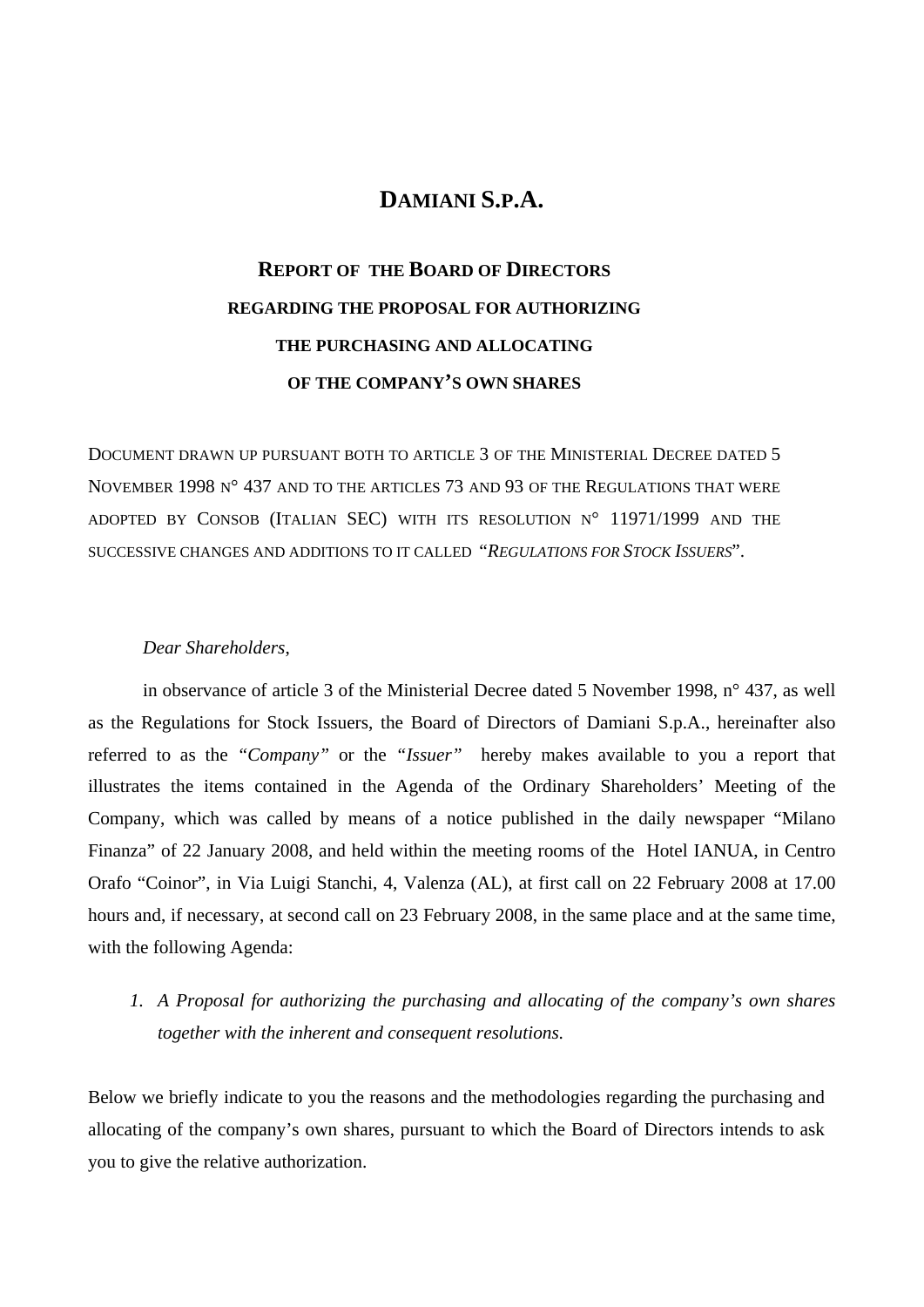It is to be remembered that, at the date of this report, i.e. the *Illustrative Report*", neither the company itself nor any of its subsidiary companies, hold any shares of the Issuer.

\* \* \*

# **1. THE REASONS FOR REQUESTING THE AUTHORIZATION FOR THE PURCHASING AND ALLOCATING OF THE COMPANY'S OWN SHARES.**

Pursuant to the combination of the measures laid down in article 2357 and article 2357, part three, of the Italian Civil Code and in article 132 of the Legislative Decree 58/1998, i.e. the "*Consolidated Finance Act*"), the Shareholders' Meeting is hereby requested to authorize the purchasing and allocation of the company's own shares for the following reasons:

• The possibility of being able to put in place an incentive plan based on financial instruments that was approved by the Shareholders' Meeting of the company that was held on 26 September 2007, in observance of what is laid down within the rules and regulations of the plan itself and also observing all the relative legislative and regulatory measures that are currently in force regarding such matters.

• The possibility of being able to utilize the company's own shares within the context of operations linked to industrially based projects, relative to which there arise business opportunities relative to the exchanging or ceding of packets of shares.

• The opportunity of being able to go ahead and make investments in the shares of the company, whenever the progress and/or trend of the shares' Stock Exchange price quotations, or the amount of available cash within the company, render such actions financially advantageous, also for the purpose of being able to carry out, when the necessity arises and while observing all the relative legislation, rules and regulations, a liquidity supportive activity on the stock markets.

### **2. THE MAXIMUM NUMBER, TYPE AND NOMINAL VALUE OF THE SHARES TO WHICH THE PROPOSAL AUTHORIZATION REFERS.**

The authorization that the Board of Directors is asking for from the Shareholders' Meeting is relative to legal acts of purchases of the ordinary shares of the Company to be carried out, also on differing occasions, until there is reached the maximum purchased number of 8,250,000 (eight million two hundred and fifty thousand) ordinary shares, with the nominal value of Euros 0.44 (zero point forty four cents) each but, in any case, for an overall value that does not exceed one tenth of that of the Share Capital of the company, while also taking into account for this purpose any shares that may be held by subsidiary companies, and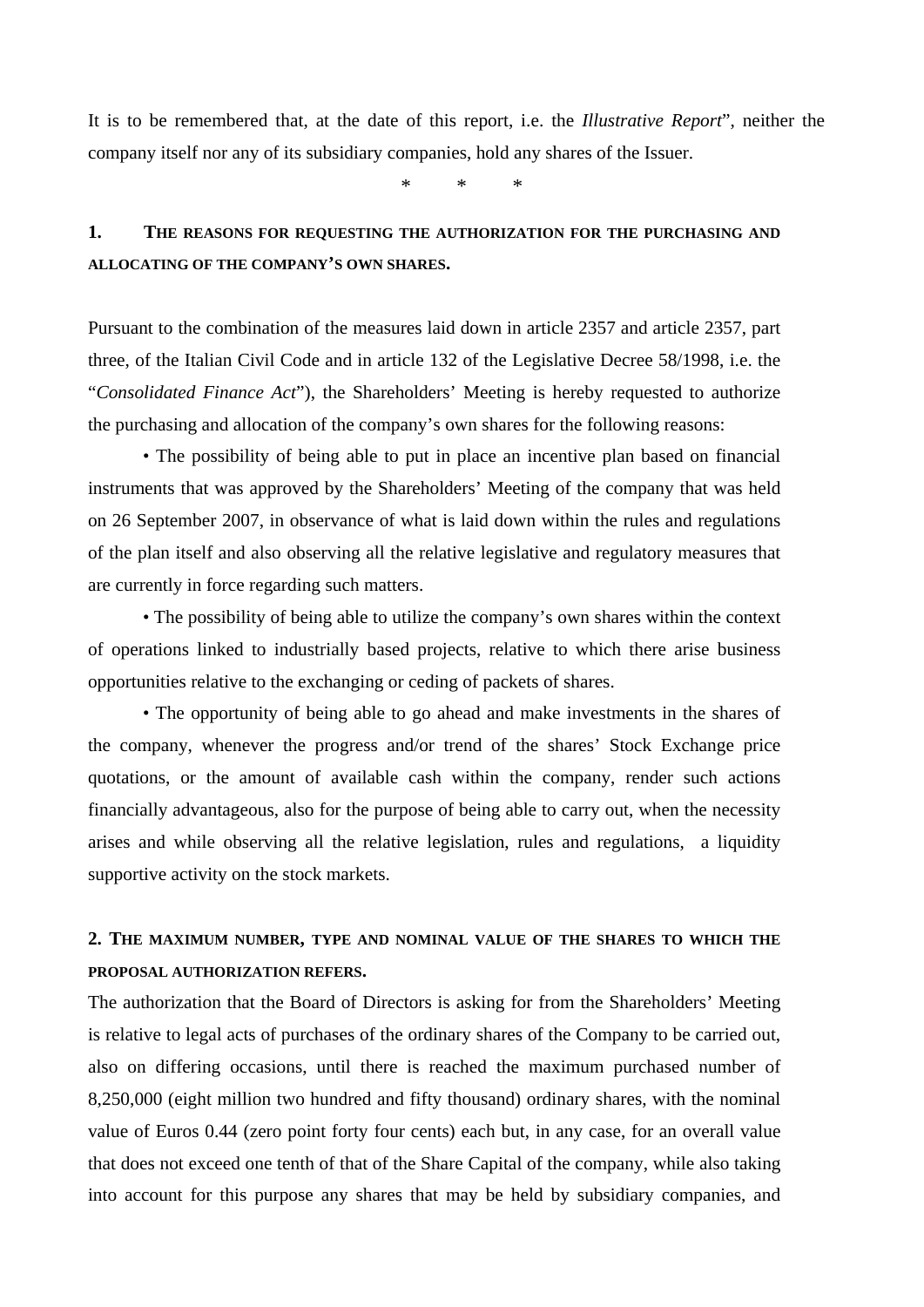within the limits of the distributable profits and the available reserves, based on the relative balances contained in the last set of regularly approved Financial Statements.

The authorization also includes the faculty of, afterwards, being able to handle the shares that are in the portfolio, also before having carried out the purchases and to be able to buy back the shares themselves, in such a measure that the amount of the company's own shares that are held, at any one time, do not exceed the limit that is laid down in this authorization.

# **3. FURTHER INFORMATION THAT IS USEFUL FOR EVALUATING THE OBSERVANCE OF THE MEASURE THAT IS LAID DOWN IN ARTICLE 2357, PARAGRAPH 3, OF THE ITALIAN CIVIL CODE.**

For the purposes of evaluating the observance of the limits that are contained in Article 2357, paragraph 3, of the Italian Civil Code, it is hereby declared that, as of today, the Share Capital of the company amounts to Euros 36,344,000.00 (thirty six million three hundred and forty four thousand zero cents), divided into 82,600,000 (eighty two million six hundred thousand) ordinary shares and also the fact that, at the date of this Report, neither the Company itself, or any of its subsidiary companies, holds any shares of the Issuer. The nominal value of the shares for which the authorization is being requested shall not, in any case, exceed one tenth of the Share Capital of the company, also taking into account for this purpose any shares that may, eventually be purchased by the subsidiary companies.

In any case, the subsidiary companies will be given specific instructions according to which they must speedily communicate any eventual purchases of shares that are carried out pursuant to article 2359, second part, of the Italian Civil Code.

### **4. THE PERIOD OF TIME FOR WHICH THE AUTHORIZATION IS REQUESTED.**

The authorization to purchase the company's own shares is requested to last for a time period of 18 (eighteen) months, from the date when the Shareholders' Meeting passes the relative resolution.

The authorization regarding the ability to allocate the company's own shares is asked to be given without any time limit.

### **5. MINIMUM AND MAXIMUM PURCHASE PRICE AND THE MARKET VALUES.**

PURCHASE OF THE COMPANY'S OWN SHARES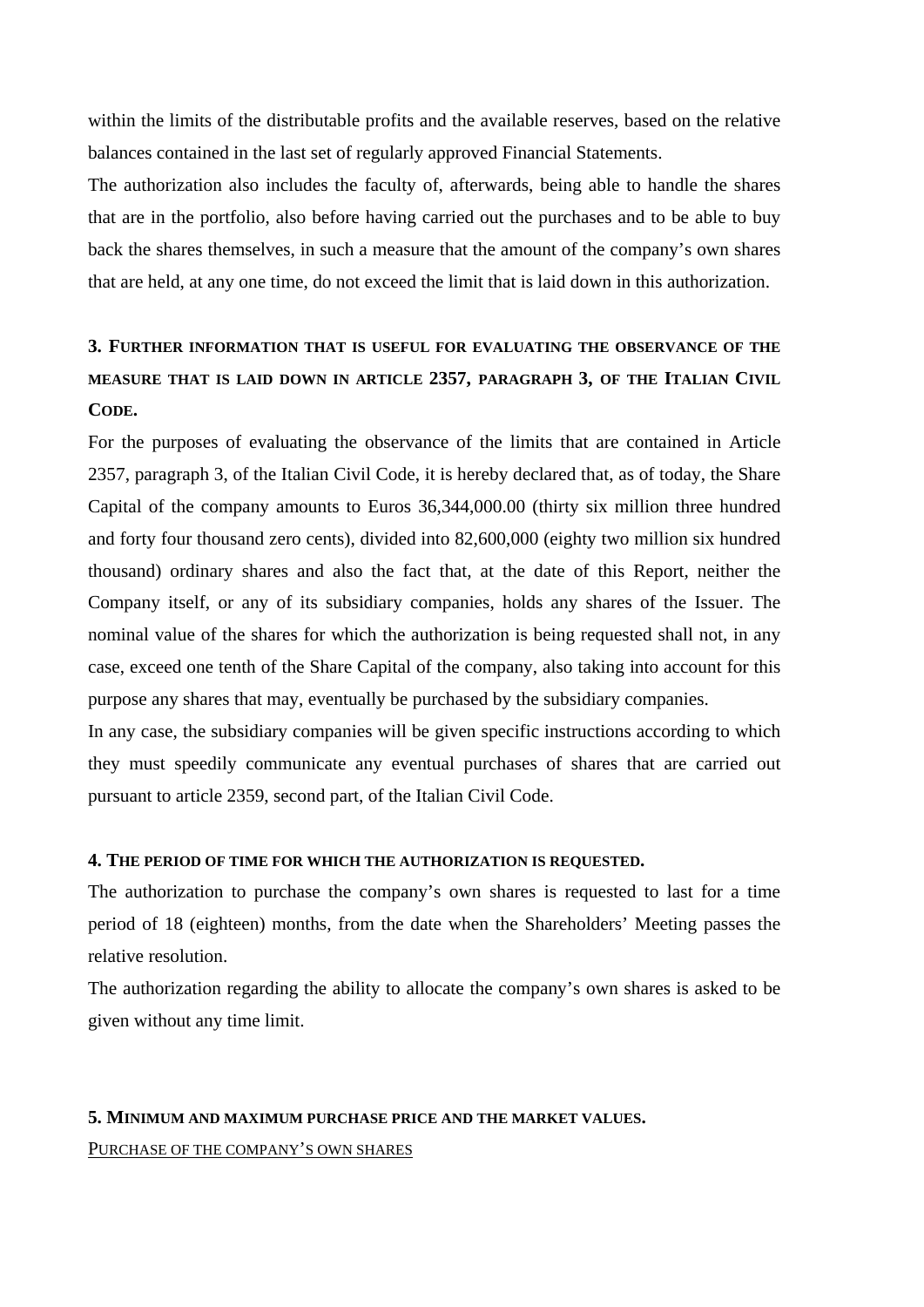The purchase price of each one of the company's own shares will be set by the Board of Directors, with the discretionary faculty of being able to delegate this to one or more Directors of the company, while there must be observance of the following methodologies: the purchase price must, including all the ancillary purchase price charges, be a minimum of not less than 20% (twenty percent) and, as a maximum, not greater than 20% (twenty percent) of the official trading price of the share dealings that have been recorded on the Mercato Telematico Azionario (Computerized Stock Market) for the day before that of the purchase.

### ALLOCATION OF THE COMPANY'S OWN SHARES

Regarding the allocation that takes place, afterwards, of the shares that have been purchased there is only set the minimum price limit of the sale to third parties, which has to be such as not to create any negative financial impacts for the company but, in any case, it cannot be less than 90% (ninety percent) of the average of the official trading prices that have been recorded on the Mercato Telematico Azionario (Computerized Stock Market) during the five days before the sale. This price limitation can only be suspended in the case of exchanges or cedings of the company's own shares, in the context of the realization of industrial projects, and also in the case of the ceding and selling of the shares in order to carry out the terms of the Stock Option Plan that was resolved upon by the Shareholdings' Meeting of the company, in its sitting of 26 September 2007, or in order to be able to carry out any other stock option plans that may have been, or will be, approved afterwards.

### **6. METHODOLOGIES OF MAKING THE PURCHASES AND CARRYING OUT THE ALLOCATIONS OF THE COMPANY'S OWN SHARES.**

The transactions regarding the purchasing of the company's own shares will be carried out on the officially regulated stock markets, while observing all the relative legislative and regulatory measures that are currently in force regarding such matters and, specifically, those that are pursuant to what is contained in article 132 of the Consolidated Finance Act and 144, part two, first paragraph, letter *b)* of the regulations for Stock Issuers, following the operational methodologies that are laid down within the rules and regulations regarding the organization and management of the markets in question themselves, that do not allow the direct linkage of the purchase trading proposals with pre-set sales proposals, in order that the shareholders involved are ensured to have parity of treatment. The purchase of the company's own shares can take place following methodologies that are different from those